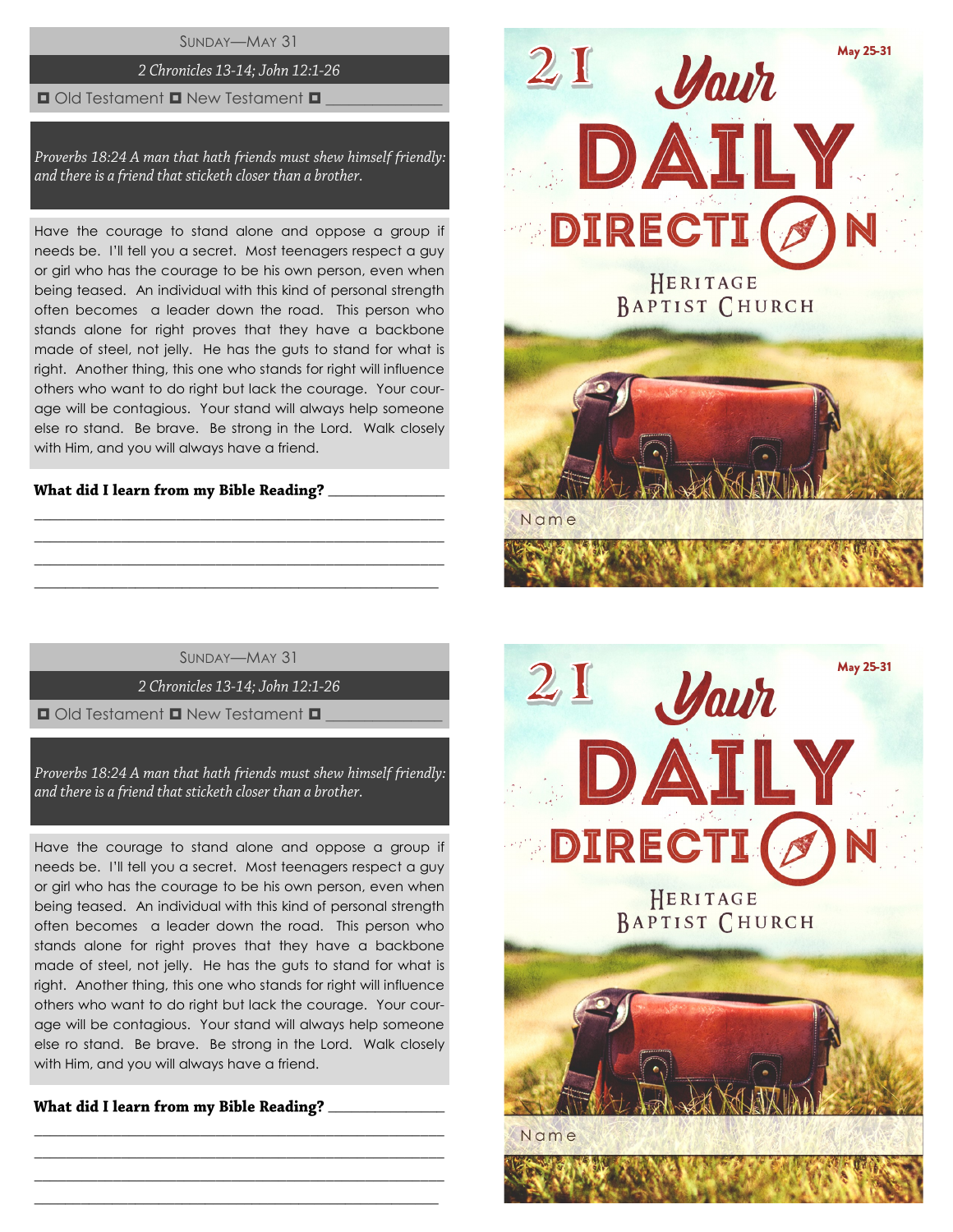MONDAY—MAY 25

# 1 Chronicles 25-27; John 9:1-23

# $\Box$  Old Testament  $\Box$  New Testament  $\Box$

### Psalm 118:8

It is better to trust in the LORD than to put confidence in man.

Why is social pressure so great during the teen years? Why are we so afraid of being rejected by the group? Why do we allow our peers to pressure and control us by their unfounded opinions? Why is it hard to stand independently? The answer to these questions goes back to the subject of inferiority. When you feel worthless and foolish—when you don't like yourself—then you are more frightened by the threat of ridicule or rejection by your friends. You become more sensitive about being laughed at. You lack the confidence to be different. Your problems seem bad enough without making them worse by defying the wishes of the majority. We need to fix your confidence problem.

#### What did I learn from my Bible Reading?\_\_

2 Chronicles 10-12; John 11:30-57

 $\Box$  Old Testament  $\Box$  New Testament  $\Box$ 

Proverbs 18:1 Through desire a man, having separated himself, seeketh and intermeddleth with all wisdom

**The Courage to Lead.** It will be helpful for you to think about the issues before you face a crisis with your friends. Recognize that they are under the same peer pressure that you feel. They are tempted to do things to be popular just like you, because they are afraid to be different. They are also afraid that their "cool" friend won't include them next time if they refuse to participate in something that is wrong or questionable. So he acts like a jellyfish and does something that makes no sense whatsoever. How much better it is to show that you have personal strength in the Lord when the pressure is greatest. You can say, "If you guys want to do something stupid, go ahead. I want nothing to do with it!"

#### What did I learn from my Bible Reading? \_\_\_\_

MONDAY—MAY 25

\_\_\_\_\_\_\_\_\_\_\_\_\_\_\_\_\_\_\_\_\_\_\_\_\_\_\_\_\_\_\_\_\_\_\_\_\_\_\_\_\_\_\_\_\_\_\_\_\_\_\_\_ \_\_\_\_\_\_\_\_\_\_\_\_\_\_\_\_\_\_\_\_\_\_\_\_\_\_\_\_\_\_\_\_\_\_\_\_\_\_\_\_\_\_\_\_\_\_\_\_\_\_\_\_ \_\_\_\_\_\_\_\_\_\_\_\_\_\_\_\_\_\_\_\_\_\_\_\_\_\_\_\_\_\_\_\_\_\_\_\_\_\_\_\_\_\_\_\_\_\_\_\_\_\_\_\_ \_\_\_\_\_\_\_\_\_\_\_\_\_\_\_\_\_\_\_\_\_\_\_\_\_\_\_\_\_\_\_\_\_\_\_\_\_\_\_\_\_\_\_\_\_\_\_\_\_\_\_\_

1 Chronicles 25-27; John 9:1-23

 $\Box$  Old Testament  $\Box$  New Testament  $\Box$ 

Psalm 118:8 It is better to trust in the LORD than to put confidence in man.

Why is social pressure so great during the teen years? Why are we so afraid of being rejected by the group? Why do we allow our peers to pressure and control us by their unfounded opinions? Why is it hard to stand independently? The answer to these questions goes back to the subject of inferiority. When you feel worthless and foolish—when you don't like yourself—then you are more frightened by the threat of ridicule or rejection by your friends. You become more sensitive about being laughed at. You lack the confidence to be different. Your problems seem bad enough without making them worse by defying the wishes of the majority. We need to fix your confidence problem.

\_\_\_\_\_\_\_\_\_\_\_\_\_\_\_\_\_\_\_\_\_\_\_\_\_\_\_\_\_\_\_\_\_\_\_\_\_\_\_\_\_\_\_\_\_\_\_\_\_\_\_\_ \_\_\_\_\_\_\_\_\_\_\_\_\_\_\_\_\_\_\_\_\_\_\_\_\_\_\_\_\_\_\_\_\_\_\_\_\_\_\_\_\_\_\_\_\_\_\_\_\_\_\_\_ \_\_\_\_\_\_\_\_\_\_\_\_\_\_\_\_\_\_\_\_\_\_\_\_\_\_\_\_\_\_\_\_\_\_\_\_\_\_\_\_\_\_\_\_\_\_\_\_\_\_\_\_ \_\_\_\_\_\_\_\_\_\_\_\_\_\_\_\_\_\_\_\_\_\_\_\_\_\_\_\_\_\_\_\_\_\_\_\_\_\_\_\_\_\_\_\_\_\_\_\_\_\_\_\_

What did I learn from my Bible Reading?\_\_\_\_\_\_\_\_\_\_\_

SATURDAY—MAY 30

\_\_\_\_\_\_\_\_\_\_\_\_\_\_\_\_\_\_\_\_\_\_\_\_\_\_\_\_\_\_\_\_\_\_\_\_\_\_\_\_\_\_\_\_\_\_\_\_\_\_\_\_ \_\_\_\_\_\_\_\_\_\_\_\_\_\_\_\_\_\_\_\_\_\_\_\_\_\_\_\_\_\_\_\_\_\_\_\_\_\_\_\_\_\_\_\_\_\_\_\_\_\_\_\_ \_\_\_\_\_\_\_\_\_\_\_\_\_\_\_\_\_\_\_\_\_\_\_\_\_\_\_\_\_\_\_\_\_\_\_\_\_\_\_\_\_\_\_\_\_\_\_\_\_\_\_\_ \_\_\_\_\_\_\_\_\_\_\_\_\_\_\_\_\_\_\_\_\_\_\_\_\_\_\_\_\_\_\_\_\_\_\_\_\_\_\_\_\_\_\_\_\_\_\_\_\_\_\_\_

2 Chronicles 10-12; John 11:30-57

 $\Box$  Old Testament  $\Box$  New Testament  $\Box$ 

Proverbs 18:1 Through desire a man, having separated himself, seeketh and intermeddleth with all wisdom

**The Courage to Lead.** It will be helpful for you to think about the issues before you face a crisis with your friends. Recognize that they are under the same peer pressure that you feel. They are tempted to do things to be popular just like you, because they are afraid to be different. They are also afraid that their "cool" friend won't include them next time if they refuse to participate in something that is wrong or questionable. So he acts like a jellyfish and does something that makes no sense whatsoever. How much better it is to show that you have personal strength in the Lord when the pressure is greatest. You can say, "If you guys want to do something stupid, go ahead. I want nothing to do with it!"

\_\_\_\_\_\_\_\_\_\_\_\_\_\_\_\_\_\_\_\_\_\_\_\_\_\_\_\_\_\_\_\_\_\_\_\_\_\_\_\_\_\_\_\_\_\_\_\_\_\_\_\_ \_\_\_\_\_\_\_\_\_\_\_\_\_\_\_\_\_\_\_\_\_\_\_\_\_\_\_\_\_\_\_\_\_\_\_\_\_\_\_\_\_\_\_\_\_\_\_\_\_\_\_\_ \_\_\_\_\_\_\_\_\_\_\_\_\_\_\_\_\_\_\_\_\_\_\_\_\_\_\_\_\_\_\_\_\_\_\_\_\_\_\_\_\_\_\_\_\_\_\_\_\_\_\_\_ \_\_\_\_\_\_\_\_\_\_\_\_\_\_\_\_\_\_\_\_\_\_\_\_\_\_\_\_\_\_\_\_\_\_\_\_\_\_\_\_\_\_\_\_\_\_\_\_\_\_\_\_

#### What did I learn from my Bible Reading? \_\_\_\_\_\_\_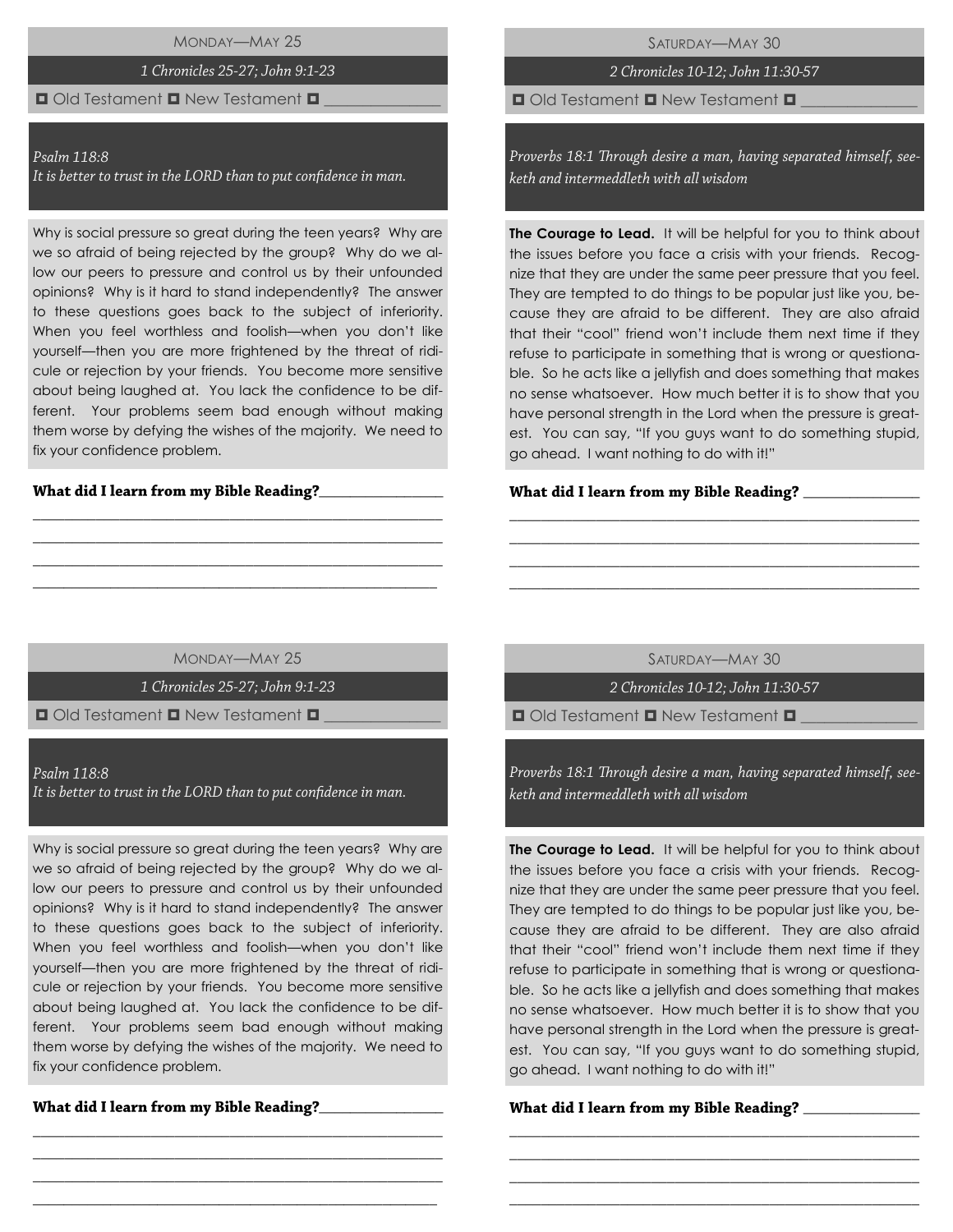FRIDAY—MAY 29

# 2 Chronicles 7-9; John 11:1-29

# $\Box$  Old Testament  $\Box$  New Testament  $\Box$

Proverbs 29:25 The fear of man bringeth a snare: but whoso putteth his trust in the LORD shall be safe.

Remember the story from yesterday. I think we left off with your heart racing. What are YOU going to do? Maybe if you just listen this once, they'll get off your back. One time is not going to ruin your Christian life. So, to avoid confrontation, you do what they say. You listen for a minute and then give it back. You gave in. You avoided the opportunity to display any courage whatsoever, and your "friend" thinks your cool. Circumstances like this are why thousands of young people do drugs, drink alcohol, have immoral relationships, struggle with pornography, etc. They didn't have the courage to say no the first time. The inability to say "no" put them on a path to destroy their life.

## What did I learn from my Bible Reading? \_\_\_\_

TUESDAY—MAY 26

# 1 Chronicles 28-29; John 9:24-41

 $\Box$  Old Testament  $\Box$  New Testament  $\Box$ 

2 Corinthians 3:5 Not that we are sufficient of ourselves to think any thing as of ourselves; but our sufficiency is of God;

When you lack the realization that your sufficiency is of Christ. you will become a pawn of the world. You'll dress the way they tell you to dress. You'll talk the way they tell you to talk. You'll walk the way they tell you to walk. You'll lose your individuality and become the thoughts and will of the group. Rather than stand for what you KNOW is right, your greatest desire will be to do what is safe—what will make people like you. These behaviors are all a result of one thing—feelings of inferiority. You must always remember that it doesn't matter what people think about you. It only matters what God knows about you. Remember, they are just as afraid as you. It's time to create a new pressure for right!

## **\_**\_\_\_\_\_\_\_\_\_\_\_\_\_\_\_

FRIDAY—MAY 29

\_\_\_\_\_\_\_\_\_\_\_\_\_\_\_\_\_\_\_\_\_\_\_\_\_\_\_\_\_\_\_\_\_\_\_\_\_\_\_\_\_\_\_\_\_\_\_\_\_\_\_\_ \_\_\_\_\_\_\_\_\_\_\_\_\_\_\_\_\_\_\_\_\_\_\_\_\_\_\_\_\_\_\_\_\_\_\_\_\_\_\_\_\_\_\_\_\_\_\_\_\_\_\_\_ \_\_\_\_\_\_\_\_\_\_\_\_\_\_\_\_\_\_\_\_\_\_\_\_\_\_\_\_\_\_\_\_\_\_\_\_\_\_\_\_\_\_\_\_\_\_\_\_\_\_\_\_  $\_$  , and the set of the set of the set of the set of the set of the set of the set of the set of the set of the set of the set of the set of the set of the set of the set of the set of the set of the set of the set of th

2 Chronicles 7-9; John 11:1-29

 $\blacksquare$  Old Testament  $\blacksquare$  New Testament  $\blacksquare$ 

Proverbs 29:25 The fear of man bringeth a snare: but whoso putteth his trust in the LORD shall be safe.

Remember the story from yesterday. I think we left off with your heart racing. What are YOU going to do? Maybe if you just listen this once, they'll get off your back. One time is not going to ruin your Christian life. So, to avoid confrontation, you do what they say. You listen for a minute and then give it back. You gave in. You avoided the opportunity to display any courage whatsoever, and your "friend" thinks your cool. Circumstances like this are why thousands of young people do drugs, drink alcohol, have immoral relationships, struggle with pornography, etc. They didn't have the courage to say no the first time. The inability to say "no" put them on a path to destroy their life.

\_\_\_\_\_\_\_\_\_\_\_\_\_\_\_\_\_\_\_\_\_\_\_\_\_\_\_\_\_\_\_\_\_\_\_\_\_\_\_\_\_\_\_\_\_\_\_\_\_\_\_\_ \_\_\_\_\_\_\_\_\_\_\_\_\_\_\_\_\_\_\_\_\_\_\_\_\_\_\_\_\_\_\_\_\_\_\_\_\_\_\_\_\_\_\_\_\_\_\_\_\_\_\_\_ \_\_\_\_\_\_\_\_\_\_\_\_\_\_\_\_\_\_\_\_\_\_\_\_\_\_\_\_\_\_\_\_\_\_\_\_\_\_\_\_\_\_\_\_\_\_\_\_\_\_\_\_  $\_$  , and the set of the set of the set of the set of the set of the set of the set of the set of the set of the set of the set of the set of the set of the set of the set of the set of the set of the set of the set of th

What did I learn from my Bible Reading?

TUESDAY—MAY 26

\_\_\_\_\_\_\_\_\_\_\_\_\_\_\_\_\_\_\_\_\_\_\_\_\_\_\_\_\_\_\_\_\_\_\_\_\_\_\_\_\_\_\_\_\_\_\_\_\_\_\_\_ \_\_\_\_\_\_\_\_\_\_\_\_\_\_\_\_\_\_\_\_\_\_\_\_\_\_\_\_\_\_\_\_\_\_\_\_\_\_\_\_\_\_\_\_\_\_\_\_\_\_\_\_ \_\_\_\_\_\_\_\_\_\_\_\_\_\_\_\_\_\_\_\_\_\_\_\_\_\_\_\_\_\_\_\_\_\_\_\_\_\_\_\_\_\_\_\_\_\_\_\_\_\_\_\_ \_\_\_\_\_\_\_\_\_\_\_\_\_\_\_\_\_\_\_\_\_\_\_\_\_\_\_\_\_\_\_\_\_\_\_\_\_\_\_\_\_\_\_\_\_\_\_\_\_\_\_\_

1 Chronicles 28-29; John 9:24-41

 $\Box$  Old Testament  $\Box$  New Testament  $\Box$ 

2 Corinthians 3:5 Not that we are sufficient of ourselves to think any thing as of ourselves; but our sufficiency is of God;

When you lack the realization that your sufficiency is of Christ, you will become a pawn of the world. You'll dress the way they tell you to dress. You'll talk the way they tell you to talk. You'll walk the way they tell you to walk. You'll lose your individuality and become the thoughts and will of the group. Rather than stand for what you KNOW is right, your greatest desire will be to do what is safe—what will make people like you. These behaviors are all a result of one thing—feelings of inferiority. You must always remember that it doesn't matter what people think about you. It only matters what God knows about you. Remember, they are just as afraid as you. It's time to create a new pressure for right!

\_\_\_\_\_\_\_\_\_\_\_\_\_\_\_\_\_\_\_\_\_\_\_\_\_\_\_\_\_\_\_\_\_\_\_\_\_\_\_\_\_\_\_\_\_\_\_\_\_\_\_\_ \_\_\_\_\_\_\_\_\_\_\_\_\_\_\_\_\_\_\_\_\_\_\_\_\_\_\_\_\_\_\_\_\_\_\_\_\_\_\_\_\_\_\_\_\_\_\_\_\_\_\_\_ \_\_\_\_\_\_\_\_\_\_\_\_\_\_\_\_\_\_\_\_\_\_\_\_\_\_\_\_\_\_\_\_\_\_\_\_\_\_\_\_\_\_\_\_\_\_\_\_\_\_\_\_ \_\_\_\_\_\_\_\_\_\_\_\_\_\_\_\_\_\_\_\_\_\_\_\_\_\_\_\_\_\_\_\_\_\_\_\_\_\_\_\_\_\_\_\_\_\_\_\_\_\_\_\_

What did I learn from my Bible Reading?\_\_\_\_